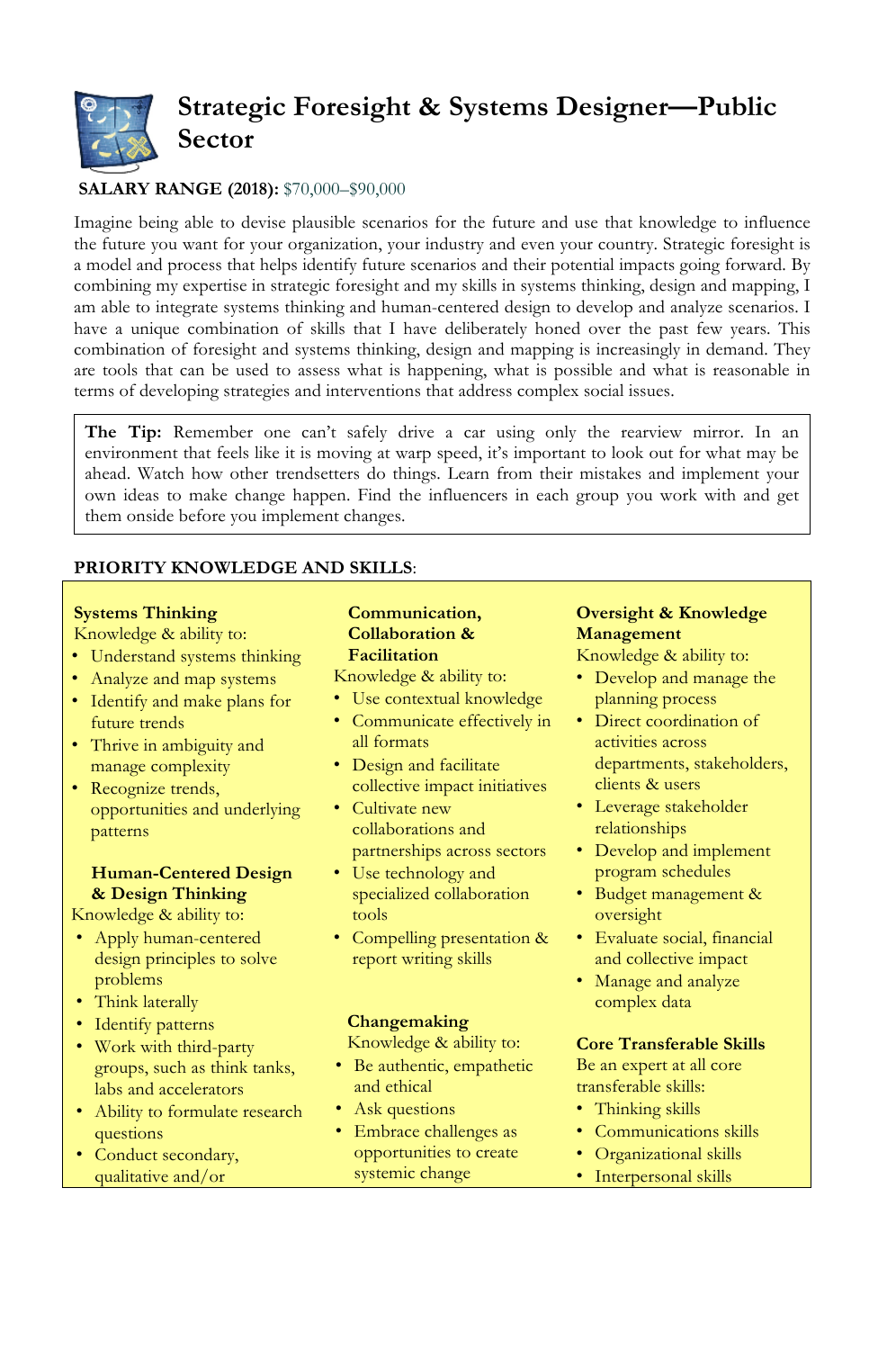| quantitative research<br>• Synthesize key issues | • Demonstrate long-term<br>social impact and<br>sustainability<br>• Break down silos and<br>leverage relationships<br>• Engage a changemaker | • Technical literacy |  |
|--------------------------------------------------|----------------------------------------------------------------------------------------------------------------------------------------------|----------------------|--|
|                                                  | mindset                                                                                                                                      |                      |  |

# **BUILDING BLOCK EXPERIENCES:**

| <b>Education &amp; Learning:</b>                                                                                                                                                                                                                                                                                                                                                                                                                                                                                                                                                | Spending time in Info Design really helped me                                                                                                                                                                                                                                                                                                                                                                                                                                                                                                                                  |
|---------------------------------------------------------------------------------------------------------------------------------------------------------------------------------------------------------------------------------------------------------------------------------------------------------------------------------------------------------------------------------------------------------------------------------------------------------------------------------------------------------------------------------------------------------------------------------|--------------------------------------------------------------------------------------------------------------------------------------------------------------------------------------------------------------------------------------------------------------------------------------------------------------------------------------------------------------------------------------------------------------------------------------------------------------------------------------------------------------------------------------------------------------------------------|
| · Bachelor of Arts (Information Design)                                                                                                                                                                                                                                                                                                                                                                                                                                                                                                                                         | to develop my creative skills. I never thought                                                                                                                                                                                                                                                                                                                                                                                                                                                                                                                                 |
| · Graduate Certificate in Strategic Foresight                                                                                                                                                                                                                                                                                                                                                                                                                                                                                                                                   | of forecasting as very creative, but my                                                                                                                                                                                                                                                                                                                                                                                                                                                                                                                                        |
| and Innovation                                                                                                                                                                                                                                                                                                                                                                                                                                                                                                                                                                  | education has allowed me to leverage this talent                                                                                                                                                                                                                                                                                                                                                                                                                                                                                                                               |
| · Part-time instructor on digital design and                                                                                                                                                                                                                                                                                                                                                                                                                                                                                                                                    | while at the same time take advantage of my                                                                                                                                                                                                                                                                                                                                                                                                                                                                                                                                    |
| have taken numerous workshops and                                                                                                                                                                                                                                                                                                                                                                                                                                                                                                                                               | ability to think clearly and logically.                                                                                                                                                                                                                                                                                                                                                                                                                                                                                                                                        |
| webinars on environmental topics, urban                                                                                                                                                                                                                                                                                                                                                                                                                                                                                                                                         |                                                                                                                                                                                                                                                                                                                                                                                                                                                                                                                                                                                |
| planning and design thinking                                                                                                                                                                                                                                                                                                                                                                                                                                                                                                                                                    |                                                                                                                                                                                                                                                                                                                                                                                                                                                                                                                                                                                |
| <b>Employment Experiences:</b>                                                                                                                                                                                                                                                                                                                                                                                                                                                                                                                                                  | The owner of the composting company really                                                                                                                                                                                                                                                                                                                                                                                                                                                                                                                                     |
| • My first job during the summer in high<br>school was providing customer service at the<br>landfill, explaining how the area worked as<br>people dropped off their waste. I wanted to<br>see how the existing system worked.<br>· Before going to university, I worked with the<br>local recycling company on a marketing<br>campaign. I noticed that convenience was a<br>major issue.<br>• During university, I worked for a company<br>that collected food waste for composting<br>• Upon graduation, I worked for the city on a<br>student grant, helping them to create a | liked the press he got from collecting leftover<br>restaurant food for the food bank. So, we<br>brainstormed other social impact strategies to<br>attract additional customers. He hired a person<br>with development delays to help the driver<br>collect food waste. I wrote a story and sent it<br>off to as many publications as I could find.<br>Within three months our customer base grew<br>into a new neighbourhood.<br>When I worked at the city, I got to interact<br>with a wide variety of people. My colleague's<br>spouse heard about how I was connecting with |
| sustainable recycling network, which<br>included working with departments ranging<br>from roads to safety to graphic design                                                                                                                                                                                                                                                                                                                                                                                                                                                     | different departments and she got me an<br>interview with a social services umbrella<br>organization that wanted to hire someone to<br>align, share, and maximize the available<br>resources between their agencies. I got the job<br>and they assigned a mentor to me to help me<br>learn about the organization quickly. That's<br>now a tactic I use at every new job. Find<br>someone who knows how the organization<br>works before you start proposing changes.                                                                                                          |
| <b>Community Experiences:</b>                                                                                                                                                                                                                                                                                                                                                                                                                                                                                                                                                   | People experiencing homelessness were taking                                                                                                                                                                                                                                                                                                                                                                                                                                                                                                                                   |
| • In elementary school, we campaigned to stop                                                                                                                                                                                                                                                                                                                                                                                                                                                                                                                                   | shelter in the trees beside our elementary                                                                                                                                                                                                                                                                                                                                                                                                                                                                                                                                     |
| the removal of some trees from our<br>playground                                                                                                                                                                                                                                                                                                                                                                                                                                                                                                                                | school playground and the city wanted to<br>remove the trees. I convinced my Grade 6<br>teacher to let us brainstorm alternative<br>methods to support these individuals, so they<br>would leave our small stand of trees and                                                                                                                                                                                                                                                                                                                                                  |
| • In junior high school, I started a campaign to                                                                                                                                                                                                                                                                                                                                                                                                                                                                                                                                | bushes.<br>The campaign for a grey water system taught                                                                                                                                                                                                                                                                                                                                                                                                                                                                                                                         |
| install a grey water system to improve water<br>conversation in my community                                                                                                                                                                                                                                                                                                                                                                                                                                                                                                    | me to research deeply so I could clearly explain                                                                                                                                                                                                                                                                                                                                                                                                                                                                                                                               |